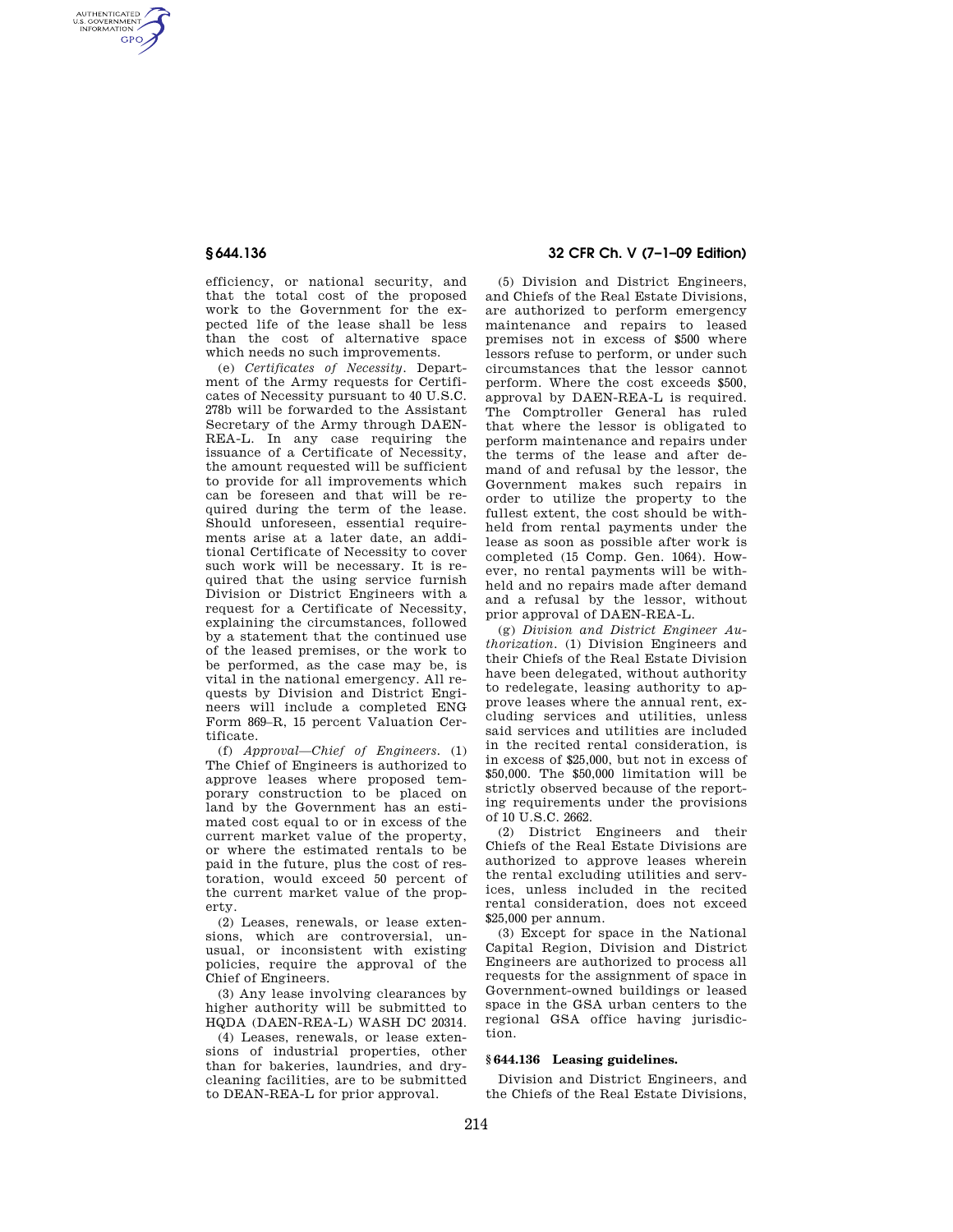## **Department of the Army, DoD § 644.136**

are authorized to execute leases, or renewals of leases, negotiated in accordance with the procedures expressed herein, upon receipt of a proper request from an authorized command, service, or agency, subject to any required approvals or clearances. When there is no Real Estate Division, as such, but the Division or District Engineer has responsibility for leasing activities, he may delegate this authority to the officer or civilian in charge or real estate activities.

(a) *Leasing requests.* Requests for space or land will be received by the Chief of Engineers, or the appropriate Division or District Engineer. Requests will include the data outlined in AR 405–10 (para 2–2c). Division and District Engineers will coordinate space or land requirements with appropriate commanders to assure responsive lease processing. If required, a Lease Planning Report, or narrative report covering essential information, will be furnished the using service for review and recommendations. Funding requirements, usually in the form of fund citations, will have been met by the using service prior to lease execution. If approvals by higher authority are required, the Division or District Engineer will initiate appropriate action to obtain the necessary clearances.

(1) *Army Commands.* Upon receipt of a request from an Army Command, negotiations for obtaining acceptable leases will be carried to completion in accordance with present procedures for military leases.

(2) *Air Force.* Upon receipt of a lease request approved by Headquarters, U.S. Air Force, or an Air Force major command, the appropriate Division or District Engineer will negotiate and lease the required property. The provisions of AFR 87–1 prescribe the Department of the Air Force policies and procedures that are to be followed.

(3) *National Guard.* All requests for the leasing of facilities for National Guard purposes will emanate from the Chief, National Guard Bureau. Army National Guard leasing requirements will be transmitted through DAEN-REZ-R to DAEN-REA-L. Air National Guard requirements will be transmitted to DAEN-REA-L through Headquarters, U.S. Air Force.

(i) Upon receipt of authority from the Chief of Engineers, negotiations will be conducted for obtaining an acceptable lease, in accordance with the approved lease request. The appropriate United States Property and Fiscal Officer generally makes separate service contracts for utilities, except sewage disposal, and services, and is responsible for the maintenance of all buildings used exclusively by the Air National Guard. Representatives of the Corps of Engineers do not participate in obtaining contracts for utilities and services. In cases where such a contract is impracticable, the lease may include any and all utilities and services as part of the rental consideration, with the cost of the various services and utilities to be itemized. The ''use clause'' in the lease will provide for occupancy of the premises for ''Government purposes''. The wording, ''For use by the Air National Guard and/or United States Air Force, and, in time of war or national emergency, by other units of the Armed Forces of the United States or for any other use by the Federal Goverment,'' will be acceptable if it is not possible to insert the for ''Government purposes'' provision.

(ii) Leases made by representatives of a State with private parties for use of premises by the National Guard of the State involved, under which State funds are used for rental payments, are not the responsibility of the Division or District Engineer.

(4) *Department of Energy/Nuclear Regulatory Commission.* Space is acquired by these agencies direct from GSA in the designated urban centers pursuant to Reorganization Plan No. 18. In instances where general purpose space is not obtained through GSA and instances involving the leasing of special-purpose space, managers of field offices of subject agencies are authorized to initiate requests to Division or District Engineers for the leasing of properties where the net per annum rental does not exceed \$50,000. Leasing of properties where the net rental per annum exceeds \$50,000 requires the prior approval of the appropriate agency head, *i.e.*, the Secretary of Energy, the Chairman of the Nuclear Regulatory Commission, or their designees.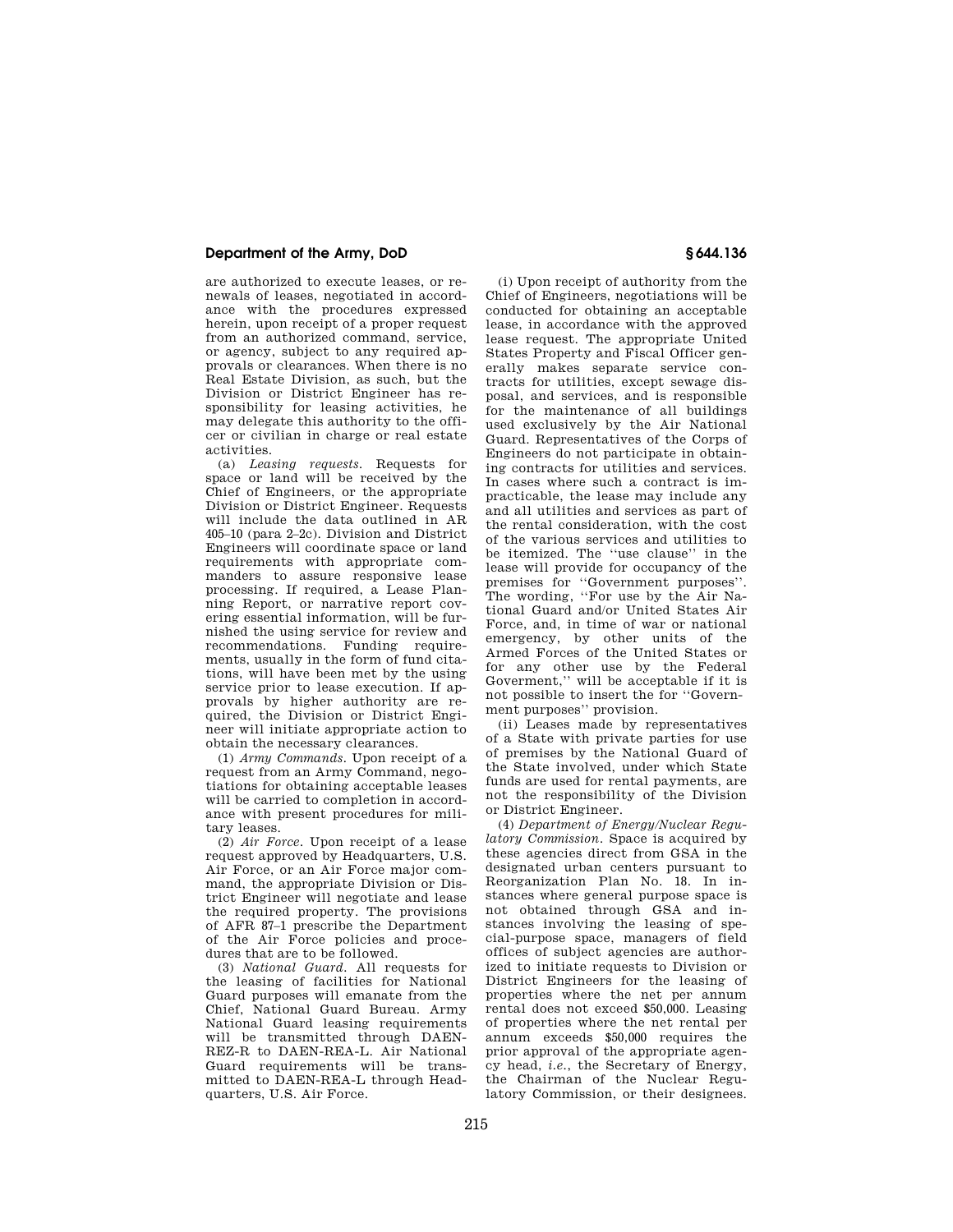(5) *Metropolitan Washington, DC.* All requests for leased space in the National Capital Region will be processed in accordance with DOD Instruction 5305.5.

(b) *Requirements survey.* The availability, use, and adaptability of property owned by the Government, whether under control of the GSA or other agencies, shall be thoroughly explored before additional space is leased, or existing leases are renewed, or construction commenced. Particular attention is to be given to the availability of space, or land, at military reservations, camps, posts, or stations.

(1) A statement covering the nonavailability of Government-owned space, or if such is available and not suitable, reasons why it is not suitable, for occupancy by the requesting using service, should be made for each lease executed by the Corps of Engineers, excluding family housing leases.

(2) Suitable privately-owned space shall be acquired only when satisfactory Government-owned space is not available. Rental charges will be consistent with prevailing rates in the community for comparable facilities.

(3) The quality of office space for Government occupancy shall be appropriate for the efficient and economical performance of required operations, affording employees safe, healthful and convenient facilities.

(4) Full consideration shall be given to the efficient performance of the mission and programs of the using service.

(c) *Government-owned and General Services Administration furnished space.*  If Government-owned space is available, the Division or District Engineer will inform the using agency, and details of occupancy will be developed. If it is necessary for GSA to lease space, the Division or District Engineer will make a careful review to determine if there are any statutory or regulatory limitations involved. If so, appropriate action will be taken to satisfy the limitations. During the processing of all GSA space assignments and leases, the Division or District Engineer is the only official contact representative with GSA. This procedure is to be emphasized at all time with the using service.

## **§ 644.136 32 CFR Ch. V (7–1–09 Edition)**

(1) The Division of District Engineer will submit a Standard Form 81, Request for Space, to the appropriate GSA Regional Office for space assignment in urban centers under the jurisdiction of GSA. The requirement to this form applies to lease renewals or lease supplements, and for space assignments in Federal office buildings. Excluded from this procedure is a proposed space assignment in the National Capitol Region.

(2) Except for the acquisition of general-purpose space of 2,500 square feet or less, outside the designated urban centers, and special-purpose space of 2,500 square feet or less, irrespective of the location, the need for any type of building space will be made kown to the appropriate GSA Regional Office by filing Standard Form 81, Request for Space.

(3) The designated urban centers are listed in Figure 5–11 in ER 405–1–12.

(d) *Advertising.* As a general rule, procurement of space will be by formal advertising. However, in leasing certain types of premises where only one location will serve the Government's purpose, such as municipal airports, recruiting stations, and similar facilities, negotiations without advertising are permissible. In instances where building space is needed and the requirement cannot be met through the use of existing buildings, there must be advertising to solicit bids for the furnishing of the space. In every instance, it is essential that efforts be made to seek competition. For each lease, a statement will be prepared concerning competition in the solicitation for space or land and Standard Form 1036, Statement and Certificate of Award, will be used. Where specific space or land is needed, and competition is therefore not involved, the facts and circumstances will be fully explained and such explanation will be made a part of the lease file for future reference.

(e) *Appraisals.* Appraisals are required as a basis for making rental determinations in all leases except those for a nominal consideration. At the discretion of the Division and District Engineers, and the Chiefs of the Real Estate Divisions, formal or detailed appraisals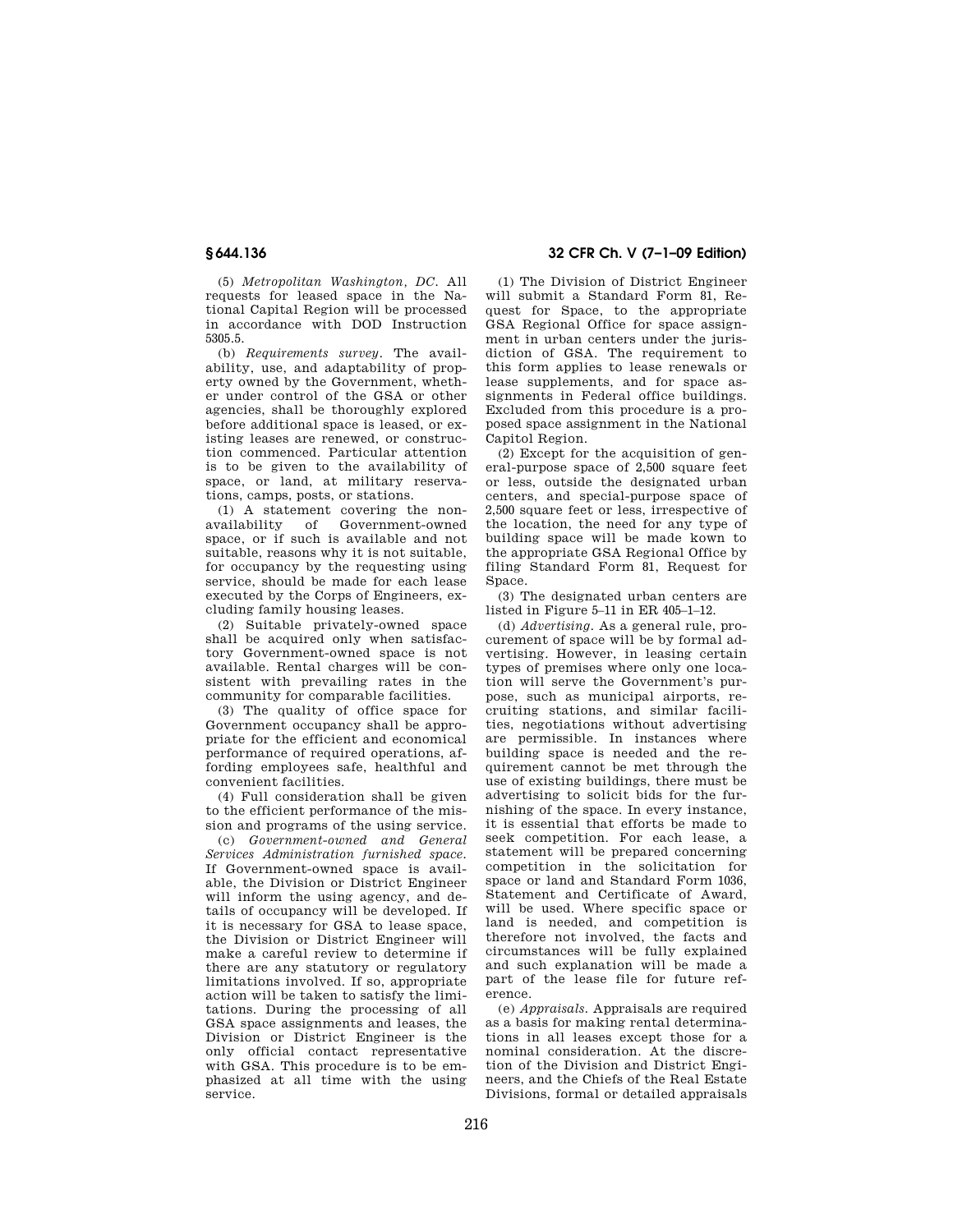### **Department of the Army, DoD § 644.136**

can be dispensed with for leases wherein the annual rent does not exceed \$5,000. Where the rental of a building or part of a building, or family housing unit, exceeds \$3,600 per annum, excluding services and utilities, it may be necessary to estimate the fee value of the property contemplated for leasing to determine whether or not the rental rate is in excess of 15 percent of the fee value of the property. For family housing leases, the opinion of fee value will be in short summary form and will be supported by general evidence of comparable values of the unit to be leased. If the proposed annual rental, excluding services and utilities, of a family housing unit exceeds 15 percent of the estimated fee value, the unit will not be leased.

(f) *Determination of valid interest.* Persons executing leases for and on behalf of the United States of America will satisfy themselves, before executing leases, that the prospective lessors have an interest in the real estate which will assure the validity of the lease. Where leased lands are used as a site for contruction, the land records of the county will be examined by a staff attorney familiar with land title records, who will execute a certificate that he has examined the said records and that title is vested in the lessor, subject to the infirmities, liens and encumbrances noted in the certificate. In lieu of such examination, a certificate from the Register of Deeds, County Recorder or other qualified officer is acceptable. If considered advisable in unusual cases, title evidence may be obtained from commercial sources.

(g) *Outstanding rights and damages.* (1) Where the land is subject to outstanding oil, gas, mineral, or similar interests, the Division or District Engineer will determine, from the appropriate command, in advance of the consummation of the lease, whether the continued exercise of the mineral or outstanding rights will interfere with the contemplated use of the premises.

(2) Where buildings, structures, or growing crops are located on land to be leased, a determination will be made by the Division or District Engineer, in coordination with the appropriate command, as to whether they will interfere with the use of the premises.

(3) Where the lessor will not be permitted to harvest crops or remove improvements and timber which will be destroyed by the Government, the appraised value thereof will be determined, and such amount will be included in the rental for the initial term of the lease, together with an express provision relieving the Government of restoration.

(4) Leases of land for bombing, artillery, rifle ranges, and other extraordinary usage will specify that the leased premises are to be used for such purpose, and an effort will be made to include in the lease a provision waiving restoration and claims for damages, particularly where the premises are wastelands or unproductive.

(5) Where the lessor will not consent to a waiver of restoration, the estimated value of such damage, if it can be determined in advance, will be included in the rental for the initial term of the lease, and the lease will contain an express provision relieving the Government from responsibility for restoration.

(6) If restoration is not waived, and the damages cannot be determined in advance, a provision may be included in the lease to the effect that the rental payments do not include compensation for damages arising from the use of the premises for the purpose leased and that, upon termination of the lease, the damages, mutually determined, will be paid by supplemental agreement to the lease. In event the amount of the loss or damage cannot be mutually determined, the lessor may file a claim for the alleged loss or damage in accordance with subpart H.

(h) *Services and utilities.* Services, such as janitorial, heat, air conditioning, light and water, should be included in leases for building space wherever possible. Whether services are paid for as part of the rent or by a service contract, the time period for furnishing heat, air conditioning and light, *i.e.*, usual business hours, 24-hour basis, Saturdays and Sundays, should be clearly stated.

(i) *Other contracts.* The negotiation and execution of contracts not involving an interest in real estate are the responsibility of the services concerned.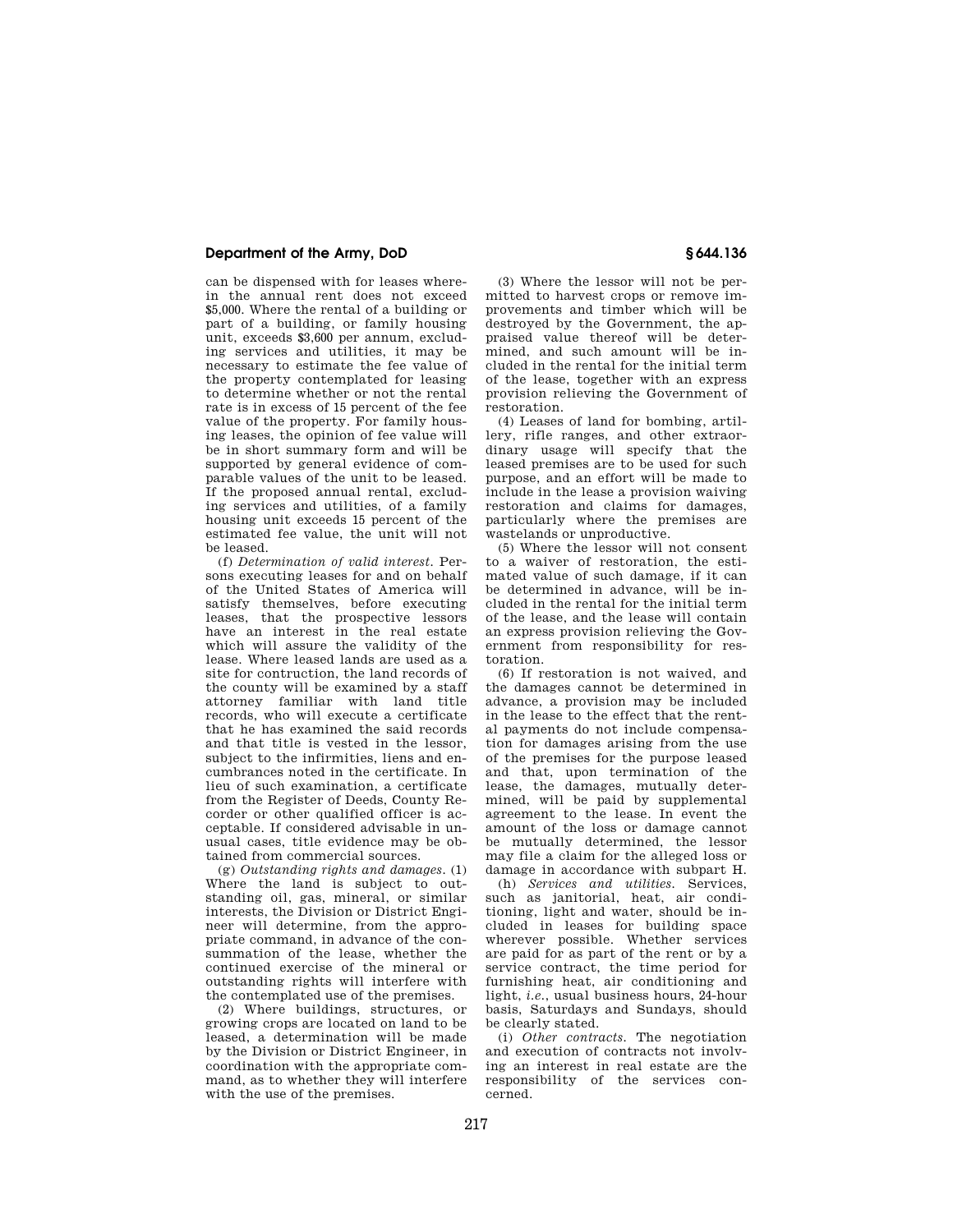(j) *Condition surveys.* (1) Whenever possession of any premises is acquired by lease or other agreement, or by condemnation for a term of years, the Division or District Engineer will cause a survey and inspection of the condition of the real and personal property to be made as of the time the Government takes possession.

(2) The survey and inspection required above will be made jointly with the lessor or his duly authorized representative. The report will be signed by both parties.

(3) The initial survey report must be made with great care since it is the basis for future restoration claims by a lessor. The use of photographs is encouraged. Full explanatory data covering condition of the premises will be added to the report if, in the opinion of the Chief, Real Estate Division, a useful purpose will be served thereby. The survey report of real property, and the inventory and condition report of personal property, will be made with care, as the condition reflected as of the date of initial occupancy will be compared with the condition shown by the terminal reports made upon vacation of premises.

(4) A survey is not required of unimproved land where an appraisal has been made and the condition of the land is set forth by the appraiser and made a part of the record.

(5) A survey will be made wherever property of another Federal agency is used, with the exception of post offices and Federal buildings. In the event privately-owned buildings, crops, or other property, are on the Federal property, a report will be made outlining the terms and conditions under which they were placed thereon, and the value thereof will be appraised as of the date of possession.

(6) Normally, ENG Forms 3143 and 3143A, Joint Survey and Inspection of Condition of Government Leased Property, are adequate for the joint survey and inspection. In certain cases, narrative reports may, at the discretion of the Division or District Engineer, be considered preferable; however, local forms will not be developed for this purpose.

(k) *Possession.* Possession of real property will not be taken until re-

## **§ 644.136 32 CFR Ch. V (7–1–09 Edition)**

quired approvals and clearances are obtained and a lease is executed. When requested by an appropriate command, rights-of-entry for exploration and survey, or construction, will be obtained in accordance with instructions in §§644.155 through 644.157.

(l) *Condemnation of leaseholds.* Where the required leasehold interest cannot be acquired by a negotiated lease, the recommendation of the Division or District Engineer for the institution of condemnation proceedings will be submitted to HQDA (DAEN-REA-C) WASH DC 20314, in accordance with §644.121, setting forth the negotiations that have been conducted with the property owner(s) and all other factors supporting the recommendation.

(m) *Decease of lessor.* (1) Any claim on account of death of a lessor (except uncurrent depository check claims) may be settled without submission to the Chief of Engineers where no doubt exists as to the amount and validity of the claim or as to whom payment may be made under the laws of the domicile of the decedent.

(2) Any claim for rent or services due a deceased lessor which is considered doubtful will be forwarded to HQDA (DAEN-REM) WASH DC 20314 in accordance with subpart H.

(n) *Recording leases.* If the property is located in a State requiring the recording of leases, all statutory requirements will be met. Leases, and supplemental agreements prior to termination, involving property upon which substantial Government improvements are to be constructed, will be recorded in all cases.

(o) *Change in ownership.* (1) When the title to premises leased to the Government is transferred, the contracting officer shall satisfy himself that the new owner has a valid interest in the premises covered by the lease, and thereafter enter into a supplemental agreement between the old and new owners and the Government, for distribution in the same manner as the original lease.

(2) Upon being notified or otherwise determining that a foreclosure proceeding has been filed against the leased premises, or that the enforcement of a deed of trust or mortgage is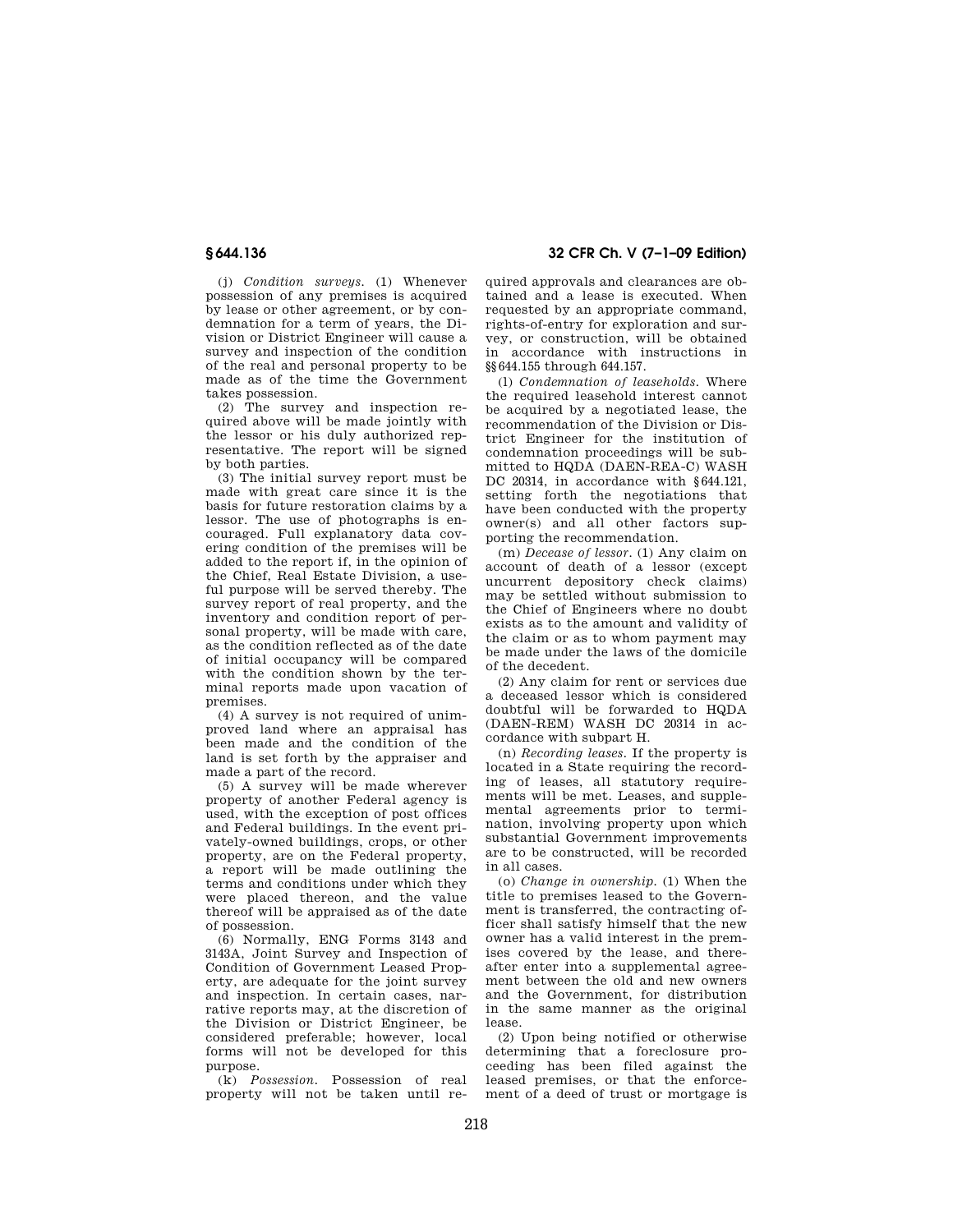### **Department of the Army, DoD § 644.136**

imminent, the Division or District Engineer will take such action as is appropriate under State laws for protection of the United States. This would consist of filing by the United States Attorney with the court, or with the trustee, receiver, or commissioner, as the case might be under local law, of a notice of the Government's lease on the property, with request that the foreclosure proceedings be made subject thereto. If the proceeding is made subject to the lease, an abstract of such proceeding will be made, certified by a staff attorney, and distributed in the same manner as the original lease. If considered advisable, a supplemental agreement to the old lease will be made with the new owner; or a superseding lease may be executed and distributed. If the proceeding results in vesting title in a new owner, free and clear of the Government's lease, attempt will be made to negotiate a new lease; if this fails, condemnation action will be taken sufficiently early to protect the interests of the United States. Negotiation and condemnation in this latter type of situation must be based on a current appraisal.

(p) *Supplemental agreements.* Modification of existing leases will be in the form of supplemental agreements and will be prepared, executed, and distributed in the manner prescribed for the original lease. Where a supplemental agreement provides for an increase in space at an increased rental, the supplemental agreement should contain appropriate recitals of this fact, and provide that the Government, thereafter, may, upon 30 days notice, partially reduce, or discontinue, the use of the space covered by either the supplemental agreement, the basic lease, or both. Supplemental agreements enlarging or reducing space will show the total area and rental comprising the basic lease and preceding supplemental agreements.

(q) *Annual review of leases.* Annual review of leasing requirements and space assignments from GSA are to be initiated by the Division or District Engineer not later than one year before the end of the lease term for each lease.

(1) Special attention will be given by Division and District Engineers to leases which expire by their own terms and continued occupancy is required at annual rentals of \$50,000 or more. These leases require approval by the Department of Defense and reporting to the Armed Services Committees of the Congress by the Chief of Engineers. An Acquisition Report together with full justification, as set forth in §644.135(a), in support of each lease (or project covered by more than one lease) must be furnished. For leases in which it is not clear whether Title 10 reporting is required, DAEN-REA-L will be informed of the facts for decision. Attention will be given also to existing leases having annual rentals between \$30,000 and \$50,000. It is probable that current appraisals will indicate annual rental rates in excess of \$50,000 and, therefore, require a title 10 report.

(2) If the using command anticipates that there will be further need for the leased property, and the total estimated rentals to be paid by the Government, excluding utilities and services, for the additional period, plus the cost of restoration, will exceed, 50 percent of the estimated current market value of the property, DAEN-REA-L will be informed of all details in order that the review required by paragraph 1–8, AR 405–10, may be made. Only estimated future rent payment is to be considered and not the rental paid in the past for the property. In applying this formula, if the period of future use cannot be ascertained but it is likely that a property will be used for a long period of time, use a period of five years for calculations.

(r) *Lease renewals and extensions.* (1) Lease entered into under authority of the annual appropriation acts may include a provision for automatic renewal after expiration of the initial term subject to the availability of appropriated funds. However, if the property is still needed after lease expiration, a new lease is required and the old lease will not be extended by supplemental agreement for the new term. Where the lease requires notice in writing to be given to the lessor to exercise the option of renewal, notice will be served by the use of ENG Form 221, Notice of Renewal of Contract or Lease, in accordance with the terms of the lease. The notice, properly addressed,